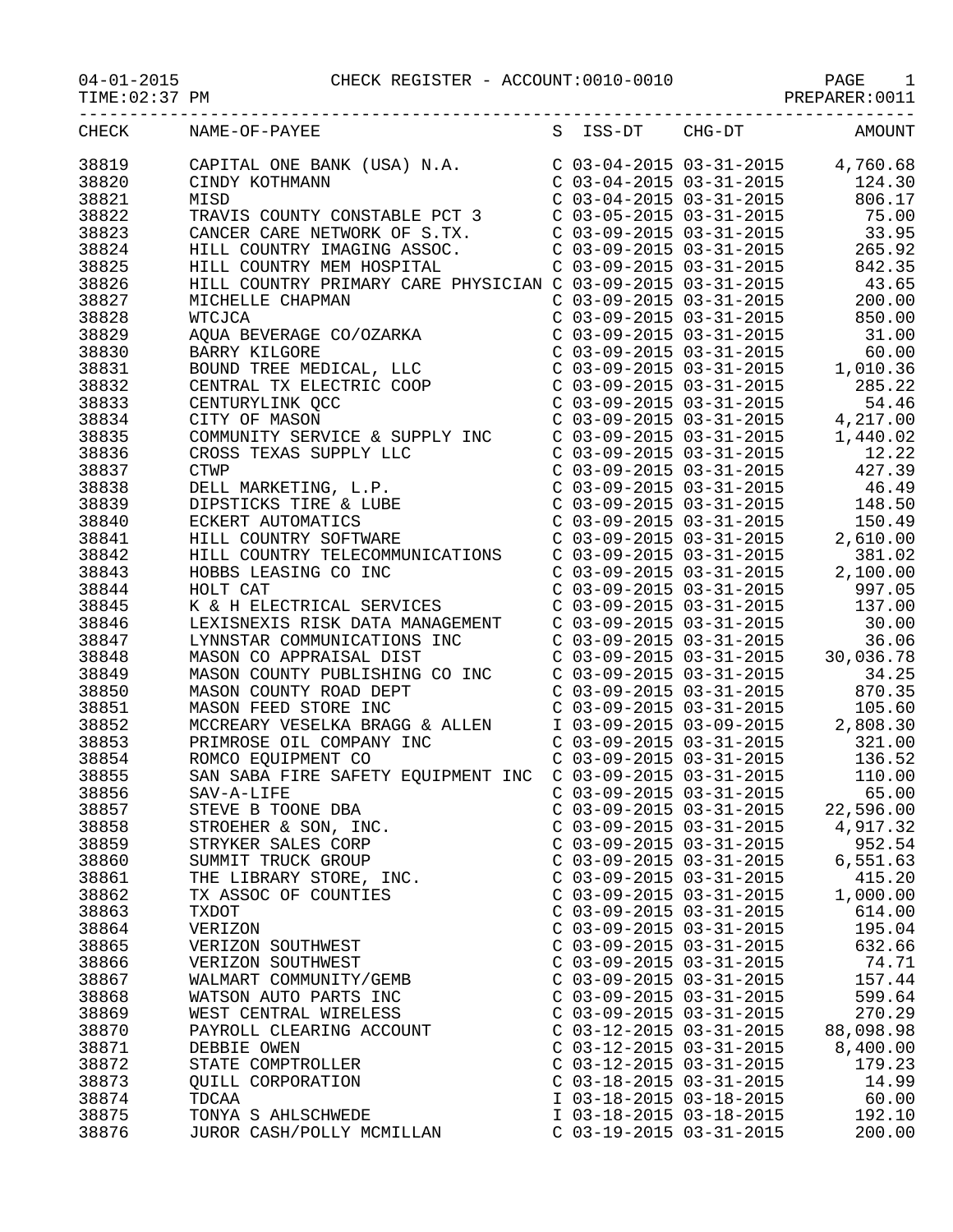|       | $04-01-2015 \hspace{2.3cm} \text{PAGE} \hspace{2.3cm} 2 \\ \text{TIME}: 02:37 \hspace{2.3cm} \text{PM} \hspace{2.3cm} 2 \\ \text{PME}: 02:37 \hspace{2.3cm} \text{PM} \hspace{2.3cm} 3 \\ \text{PME}: 0011 \hspace{2.3cm} 3 \\ \text{PREPARENT}: 0011 \hspace{2.3cm} 3 \\ \text{PREPARENT}: 0011 \hspace{2.3cm} 3 \\ \text{PREPARENT}: 0011 \hspace{2.3cm} 3 \\ \text{PREPARENT}: 0$ |                 |               |
|-------|--------------------------------------------------------------------------------------------------------------------------------------------------------------------------------------------------------------------------------------------------------------------------------------------------------------------------------------------------------------------------------------|-----------------|---------------|
| CHECK | NAME-OF-PAYEE                                                                                                                                                                                                                                                                                                                                                                        | S ISS-DT CHG-DT | <b>AMOUNT</b> |
| 38877 |                                                                                                                                                                                                                                                                                                                                                                                      |                 |               |
| 38878 |                                                                                                                                                                                                                                                                                                                                                                                      |                 |               |
| 38879 |                                                                                                                                                                                                                                                                                                                                                                                      |                 |               |
| 38880 |                                                                                                                                                                                                                                                                                                                                                                                      |                 |               |
| 38881 |                                                                                                                                                                                                                                                                                                                                                                                      |                 |               |
| 38882 |                                                                                                                                                                                                                                                                                                                                                                                      |                 |               |
| 38883 |                                                                                                                                                                                                                                                                                                                                                                                      |                 |               |
|       |                                                                                                                                                                                                                                                                                                                                                                                      |                 |               |
| 38884 |                                                                                                                                                                                                                                                                                                                                                                                      |                 |               |
| 38885 |                                                                                                                                                                                                                                                                                                                                                                                      |                 |               |
| 38886 |                                                                                                                                                                                                                                                                                                                                                                                      |                 |               |
| 38887 |                                                                                                                                                                                                                                                                                                                                                                                      |                 |               |
| 38888 |                                                                                                                                                                                                                                                                                                                                                                                      |                 |               |
| 38889 |                                                                                                                                                                                                                                                                                                                                                                                      |                 |               |
| 38890 |                                                                                                                                                                                                                                                                                                                                                                                      |                 |               |
| 38891 |                                                                                                                                                                                                                                                                                                                                                                                      |                 |               |
| 38892 |                                                                                                                                                                                                                                                                                                                                                                                      |                 |               |
| 38893 |                                                                                                                                                                                                                                                                                                                                                                                      |                 |               |
| 38894 |                                                                                                                                                                                                                                                                                                                                                                                      |                 |               |
| 38895 |                                                                                                                                                                                                                                                                                                                                                                                      |                 |               |
| 38896 |                                                                                                                                                                                                                                                                                                                                                                                      |                 |               |
| 38897 |                                                                                                                                                                                                                                                                                                                                                                                      |                 |               |
| 38898 |                                                                                                                                                                                                                                                                                                                                                                                      |                 |               |
| 38899 |                                                                                                                                                                                                                                                                                                                                                                                      |                 |               |
| 38900 |                                                                                                                                                                                                                                                                                                                                                                                      |                 |               |
| 38901 |                                                                                                                                                                                                                                                                                                                                                                                      |                 |               |
| 38902 |                                                                                                                                                                                                                                                                                                                                                                                      |                 |               |
| 38903 |                                                                                                                                                                                                                                                                                                                                                                                      |                 |               |
| 38904 |                                                                                                                                                                                                                                                                                                                                                                                      |                 |               |
| 38905 |                                                                                                                                                                                                                                                                                                                                                                                      |                 |               |
|       |                                                                                                                                                                                                                                                                                                                                                                                      |                 |               |
| 38906 |                                                                                                                                                                                                                                                                                                                                                                                      |                 |               |
| 38907 |                                                                                                                                                                                                                                                                                                                                                                                      |                 |               |
| 38908 |                                                                                                                                                                                                                                                                                                                                                                                      |                 |               |
| 38909 |                                                                                                                                                                                                                                                                                                                                                                                      |                 |               |
| 38910 |                                                                                                                                                                                                                                                                                                                                                                                      |                 |               |
| 38911 |                                                                                                                                                                                                                                                                                                                                                                                      |                 |               |
| 38912 |                                                                                                                                                                                                                                                                                                                                                                                      |                 |               |
| 38913 |                                                                                                                                                                                                                                                                                                                                                                                      |                 |               |
| 38914 |                                                                                                                                                                                                                                                                                                                                                                                      |                 |               |
| 38915 |                                                                                                                                                                                                                                                                                                                                                                                      |                 |               |
| 38916 |                                                                                                                                                                                                                                                                                                                                                                                      |                 |               |
| 38917 |                                                                                                                                                                                                                                                                                                                                                                                      |                 |               |
| 38918 |                                                                                                                                                                                                                                                                                                                                                                                      |                 |               |